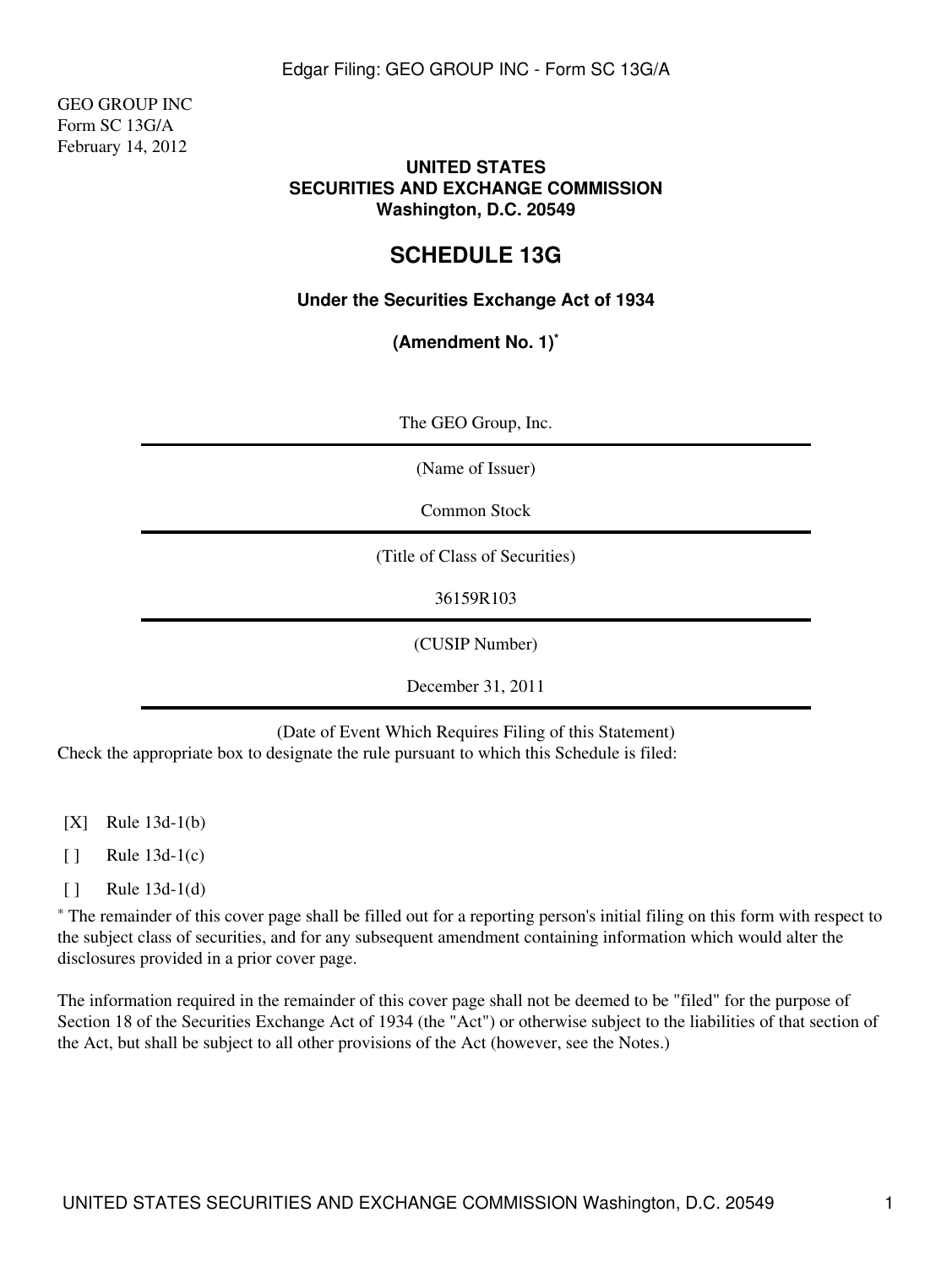CUSIP<br>No. 36159R103

1. NAMES OF REPORTING PERSONS I.R.S. IDENTIFICATION NO. OF ABOVE PERSONS (ENTITIES ONLY)

> Wellington Management Company, LLP 04-2683227

- 2. CHECK THE APPROPRIATE BOX IF A MEMBER OF A GROUP
	- (a) [ ]
	- (b) [ ]
- 3. SEC USE ONLY
- 4. CITIZENSHIP OR PLACE OF ORGANIZATION

Massachusetts

|                      | 5. SOLE VOTING             |                  |
|----------------------|----------------------------|------------------|
| NUMBER OF            | <b>POWER</b>               | $\left( \right)$ |
| <b>SHARES</b>        |                            |                  |
| <b>BENEFICIALLY</b>  | <b>6. SHARED VOTING</b>    |                  |
| <b>OWNED BY EACH</b> | <b>POWER</b>               | 1,391,737        |
| <b>REPORTING</b>     |                            |                  |
| PERSON WITH          | <b>7. SOLE DISPOSITIVE</b> |                  |
|                      | <b>POWER</b>               |                  |
|                      |                            |                  |
|                      |                            |                  |

8. SHARED DISPOSITIVE POWER 1,677,690

## 9. AGGREGATE AMOUNT BENEFICIALLY OWNED BY EACH REPORTING PERSON

1,677,690

## 10. CHECK IF THE AGGREGATE AMOUNT IN ROW (9) EXCLUDES CERTAIN SHARES

 $\lceil$   $\rceil$ 

# 11. PERCENT OF CLASS REPRESENTED BY AMOUNT IN ROW (9)

2.68%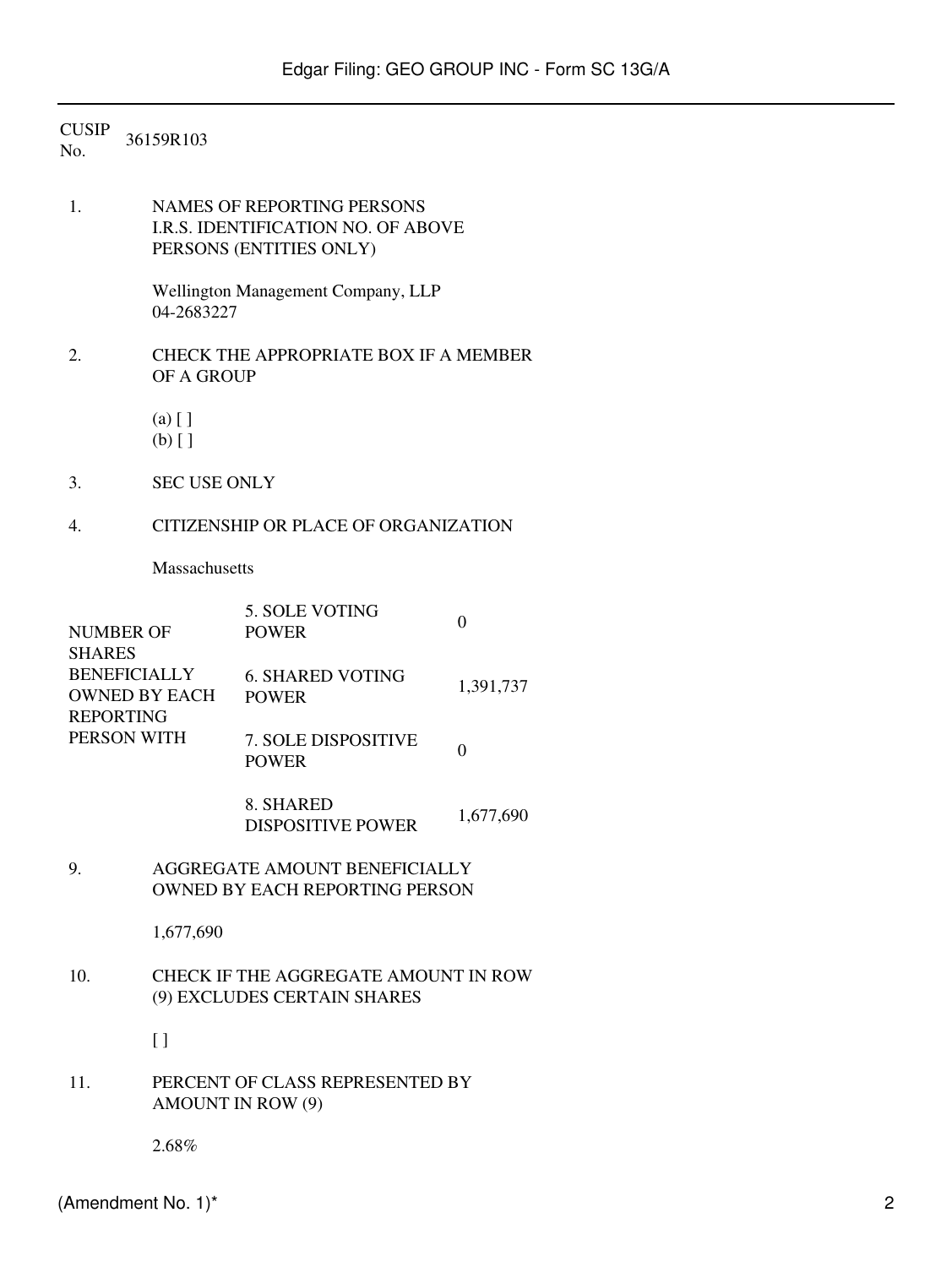# 12. TYPE OF REPORTING PERSON

IA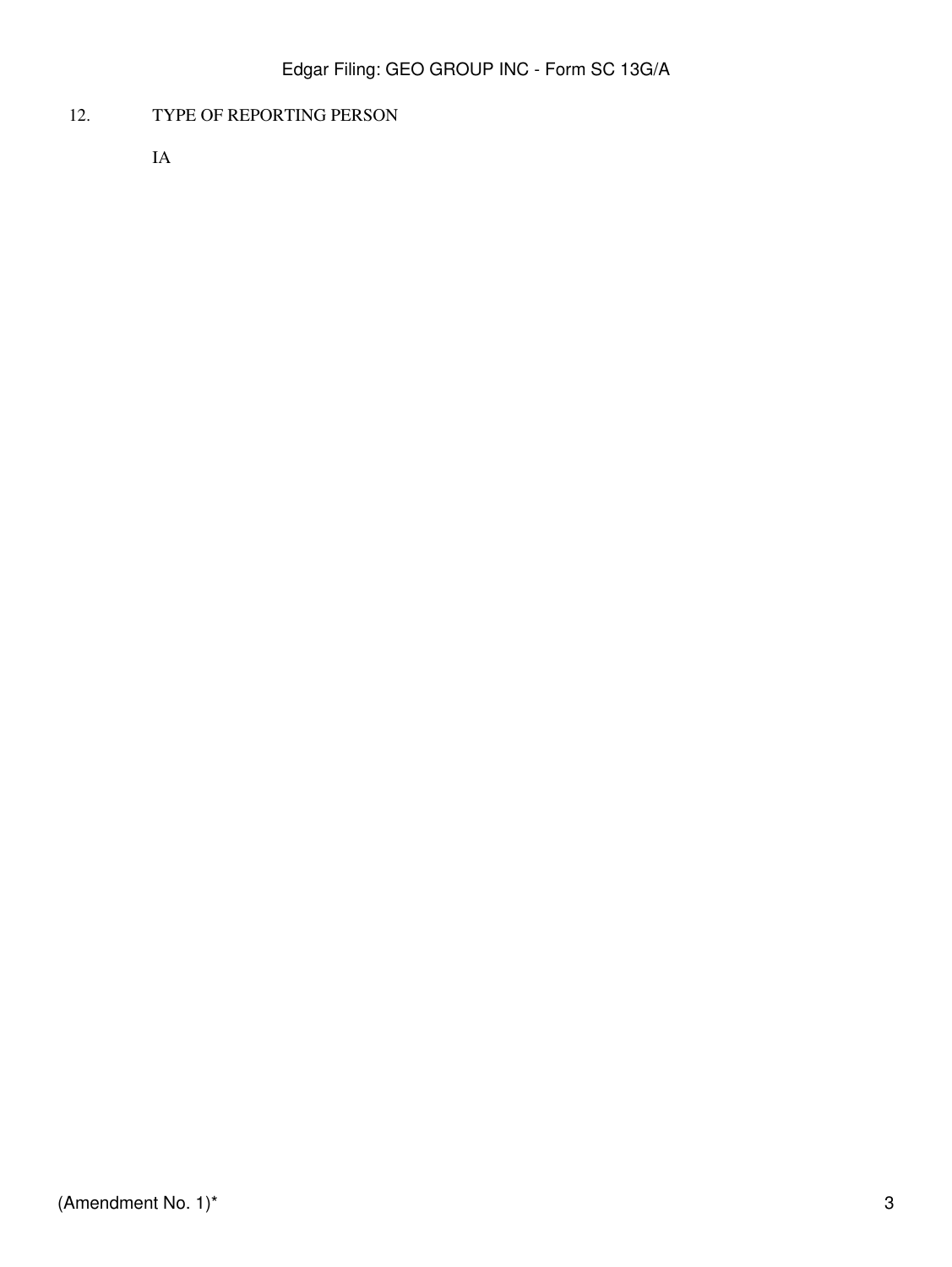**Executive Offices** 

#### **Item 1.**

| (a) | <b>Name of Issuer</b><br>The GEO Group, Inc.                                                    |
|-----|-------------------------------------------------------------------------------------------------|
| (b) | <b>Address of Issuer's Principal</b><br>621 NW 53rd Street<br>Suite 700<br>Boca Raton, FL 33487 |

#### **Item 2.**

#### **(a) Name of Person Filing** Wellington Management Company, LLP (''Wellington Management'')

- **(b) Address of Principal Business Office or, if None, Residence** 280 Congress Street Boston, MA 02210
- **(c) Citizenship** Massachusetts
- **(d) Title of Class of Securities** Common Stock
- **(e) CUSIP Number** 36159R103

#### **Item 3. If This Statement is Filed Pursuant to Rule 13d-1(b), or 13d-2(b) or (c), Check Whether the Person Filing is a:**

- (a) [ ] Broker or dealer registered under Section 15 of the Act (15 U.S.C. 78o).
- (b)  $\Box$  Bank as defined in Section 3(a)(6) of the Act (15 U.S.C. 78c).
- (c)  $\begin{bmatrix} \end{bmatrix}$  Insurance Company as defined in Section 3(a)(19) of the Act (15) U.S.C. 78c).
- (d) [ ] Investment Company registered under Section 8 of the Investment Company Act of 1940 (15 U.S.C. 80a-8).
- (e) [X] An investment adviser in accordance with Rule  $240.13d-1(b)(1)(ii)(E);$
- (f) [ ] An employee benefit plan or endowment fund in accordance with Rule 240.13d-1(b)(1)(ii)(F);
- (g) [ ] A parent holding company or control person in accordance with Rule  $240.13d-1(b)(1)(ii)(G);$
- (h) [ ] A savings association as defined in Section 3(b) of the Federal Deposit Insurance Act (12 U.S.C. 1813);
- $(i)$  [ ] A church plan that is excluded from the definition of an investment company under Section  $3(c)(14)$  of the Investment Company Act of 1940 (15 U.S.C. 80a-3);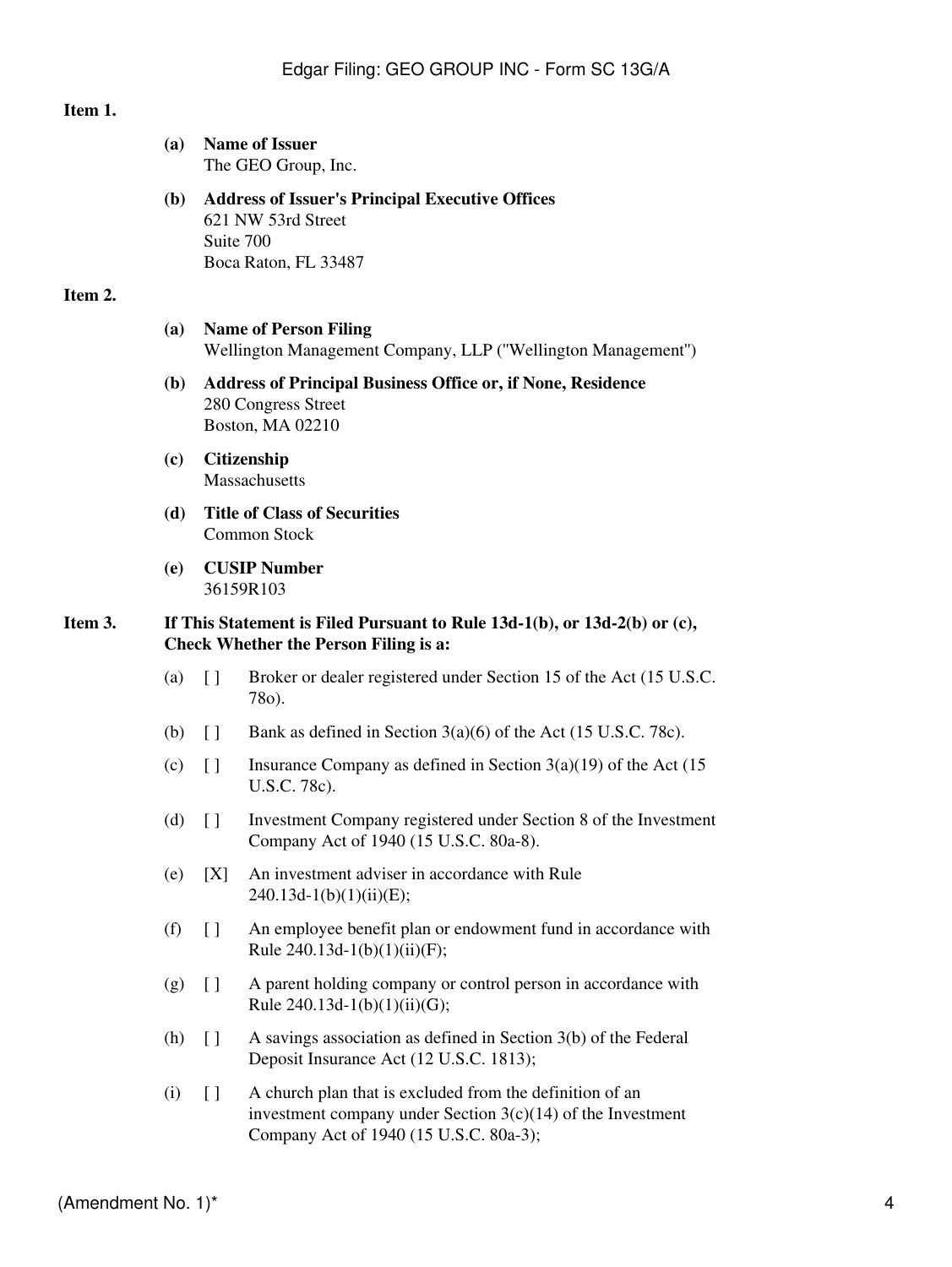# Edgar Filing: GEO GROUP INC - Form SC 13G/A

(j)  $\left[ \right]$  Group, in accordance with Rule 240.13d-1(b)(1)(ii)(J).

If this statement is filed pursuant to Rule  $13d-1(c)$ , check this box [ ]

#### **Item 4. Ownership.**

Provide the following information regarding the aggregate number and percentage of the class of securities of the issuer identified in Item 1.

(a) Amount Beneficially Owned:

Wellington Management, in its capacity as investment adviser, may be deemed to beneficially own 1,677,690 shares of the Issuer which are held of record by clients of Wellington Management.

(b) Percent of Class:

2.68%

(c) Number of shares as to which such person has:

| (i) | sole power to vote or to direct the vote |  |
|-----|------------------------------------------|--|
|-----|------------------------------------------|--|

- (ii) shared power to vote or to direct the vote 1,391,737
- (iii) sole power to dispose or to direct the disposition of  $\qquad 0$
- (iv) shared power to dispose or to direct the disposition of 1,677,690

### **Item 5. Ownership of Five Percent or Less of Class.**

If this statement is being filed to report the fact that as of the date hereof the reporting person has ceased to be the beneficial owner of more than five percent of the class of securities, check the following: [X]

#### **Item 6. Ownership of More than Five Percent on Behalf of Another Person.**

The securities as to which this Schedule is filed by Wellington Management, in its capacity as investment adviser, are owned of record by clients of Wellington Management. Those clients have the right to receive, or the power to direct the receipt of, dividends from, or the proceeds from the sale of, such securities. No such client is known to have such right or power with respect to more than five percent of this class of securities, except as follows:

Not Applicable.

### **Item 7. Identification and Classification of the Subsidiary Which Acquired the Security Being Reported on by the Parent Holding Company.**

Not Applicable.

## **Item 8. Identification and Classification of Members of the Group.**

Not Applicable.

## **Item 9. Notice of Dissolution of Group.**